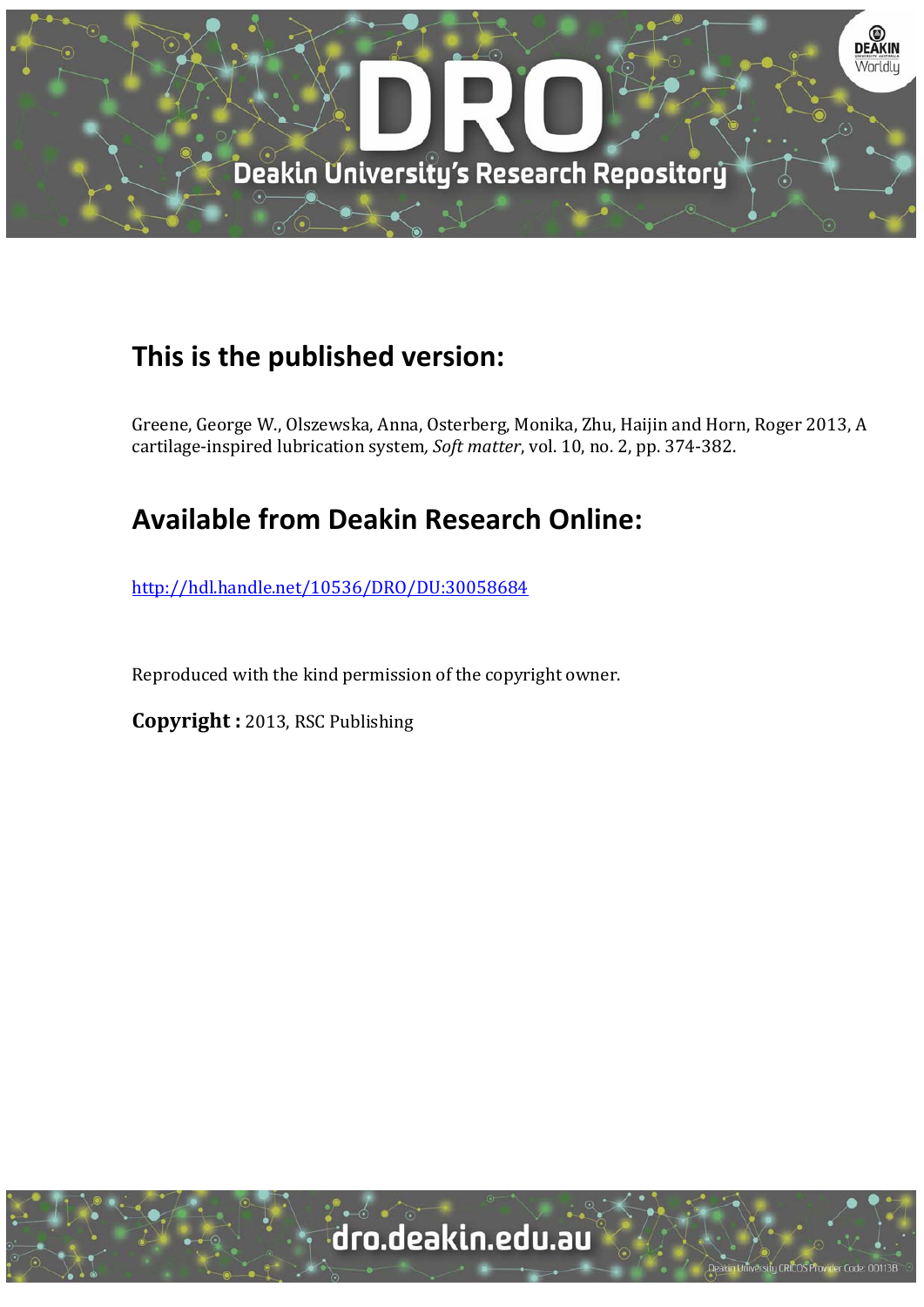# PAPER



# A cartilage-inspired lubrication system

Cite this: Soft Matter, 2014, 10, 374

George W. Greene, \*a Anna Olszewska, b Monika Osterberg, b Haijin Zhu<sup>c</sup> and Roger Horn<sup>a</sup>

Articular cartilage is an example of a highly efficacious water-based, natural lubrication system that is optimized to provide low friction and wear protection at both low and high loads and sliding velocities. One of the secrets of cartilage's superior tribology comes from a unique, multimodal lubrication strategy consisting of both a fluid pressurization mediated lubrication mechanism and a boundary lubrication mechanism supported by surface bound macromolecules. Using a reconstituted network of highly interconnected cellulose fibers and simple modification through the immobilization of polyelectrolytes, we have recreated many of the mechanical and chemical properties of cartilage and the cartilage lubrication system to produce a purely synthetic material system that exhibits some of the same lubrication mechanisms, time dependent friction response, and high wear resistance as natural cartilage tissue. Friction and wear studies demonstrate how the properties of the cellulose fiber network can be used to control and optimize the lubrication and wear resistance of the material surfaces and highlight what key features of cartilage should be duplicated in order to produce a cartilage-mimetic lubrication system. **PAPER**<br> **A cartilage-inspired lubrication system**<br> **Clustering**<br> **Clustering Clustering Clustering Clustering Clustering Clustering Clustering Clustering Clustering Clustering Clustering Clustering Clustering Clustering C** 

Received 6th August 2013 Accepted 11th October 2013

DOI: 10.1039/c3sm52106k

www.rsc.org/softmatter

### Introduction

Articular cartilage is an example of a highly efficacious, waterbased natural tribological system that is optimized to provide low friction and wear protection at both low and high loads and sliding velocities, with the capability to resist serious damage over a typical lifespan (i.e. 75 years). Most attempts to create synthetic or artificial cartilage have focused on mimicking just one aspect of articular cartilage, for instance its mechanical properties<sup>1</sup> or the lubricating action of glycoproteins in joints.<sup>2,3</sup> These approaches generally ignore the fact that cartilage as a whole system has many aspects working synergistically to give rise to its superior tribological performance.<sup>4-11</sup>

At the heart of the cartilage lubrication system is a special kind of fluid pressurization mediated mechanism that is unique to biphasic materials-i.e. soft, porous materials whose pores are filled with interstitial fluid.<sup>8,10,12</sup> Though much debate still surrounds the specific details and mechanics of the process, experiments by Soltz and Athesian<sup>12-14</sup> have shown convincingly that the observed friction forces measured in articular cartilage are inversely correlated with the pressure in cartilage's interstitial fluid when sheared under a compressive load. In the fluid pressurization mediated lubrication model,<sup>12</sup> sometimes referred to as 'linear biphasic theory', <sup>15</sup> when two

apposing porous materials are compressed, the interstitial fluid within the pore network becomes pressurized. The pressurized interstitial fluid supports the majority of the compressive load meaning that very little of the loading stress is actually carried by the solid phase (i.e. the collagen fibril network) leading to reduced friction forces and greater resistance to wear.<sup>10,12</sup>

One of the defining characteristics of the fluid pressurization lubrication mechanism is the different friction responses observed when the friction measurements are performed in both static and migrating contact position geometries. With the static contact geometry, a time dependent friction response is observed in which the friction coefficient is initially low but increases with time as the surfaces are sheared. This time dependent response has previously been shown to be controlled by the pressurization and subsequent dissipation of interstitial fluid pressure where the time required to achieve a constant equilibrium value in the friction coefficient,  $\mu_{eq}$ , equals the time required for the interstitial fluid pressure to completely dissipate.<sup>8,14</sup> However, as Ateshian et al.<sup>12</sup> have shown, when the same experimental measurement is performed using a migrating contact position geometry, a time dependent friction response is no longer observed. Instead, the friction coefficients measured were found to remain more or less constant and roughly equal to the initially low values measured in the static position geometry. The reason for the different friction responses between the static and migrating contact position geometries is that the pressurized interstitial fluid supports the large majority of the loading stress (as much as 99% in cartilage<sup>16</sup>) resulting in very little stress (and thus friction) being borne by the solid pore network so long as the pressure in the

a Institute of Frontier Materials, Deakin University, Burwood, Victoria, Australia 3125. E-mail: wren.greene@deakin.edu.au; Tel: +61 392468278

b School of Chemical Technology, Department of Forest Products Technology, Aalto University, Finland FI-00076

c Institute of Frontier Materials, Deakin University, Geelong, Victoria, Australia 3220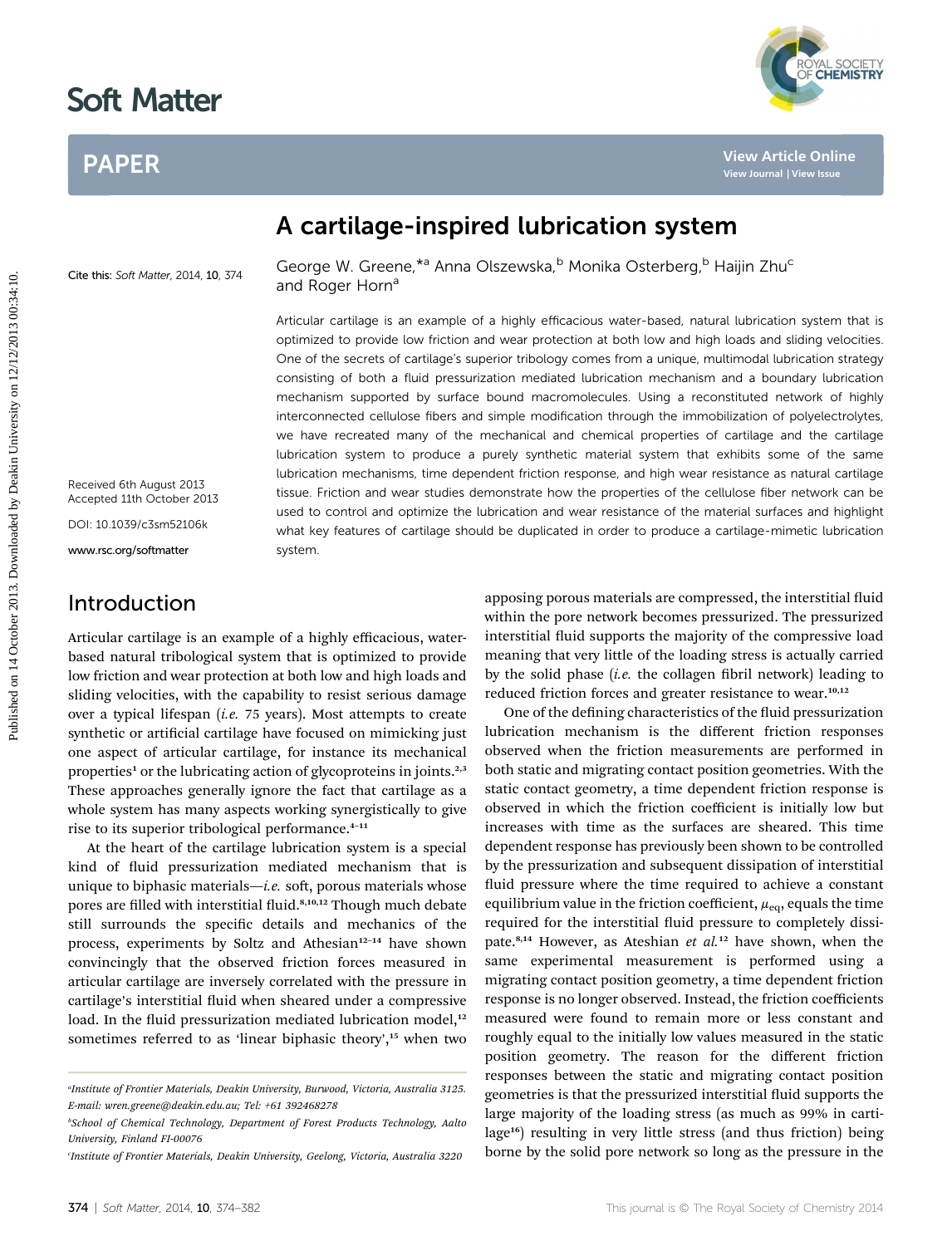fluid remains high. Under a static contact position, the fluid pressure, though initially high, is able to slowly dissipate leading to more and more of the loading stress being transferred to the solid phase and, thus, an increase in the friction forces. Under a migrating contact position, the pressure in the fluid phase is never given sufficient time to dissipate before the area of the applied stress is moved and so the fraction of the loading stress supported by the solid phase (and the resulting friction forces) always remains low.12,16

However, merely replicating (or approximating) the structure and properties of cartilage's collagen fibril network is not sufficient to fully reproduce the fluid pressurization mediated lubrication mechanism. In cartilage, numerous highly charged macromolecules, collectively known as proteoglycans, are entangled within the collagen fibril network and are effectively immobilized.3,17–<sup>19</sup> The presence of a high density of immobile charge centers on the proteoglycan complexes gives the cartilage what is referred to as a fixed charge density†; essentially the number of immobile charges normalized by the volume.<sup>20</sup> Because the charges on the proteoglycans are overwhelmingly negative, they attract a larger number of cations into the tissue than anions creating a slight charge imbalance and an osmotic pressure gradient.19,20 In addition, the charged macromolecular proteoglycans in cartilage give rise to large electro-steric (repulsive) forces that oppose the consolidation of the porous cartilage when under compression. These electro-steric forces together with the large osmotic pressure give cartilage a higher effective 'stiffness' in compression, slowing the rate of fluid loss and so prolonging the fluid load support  $(i.e.$  time dependent friction response).<sup>20</sup> Paper<br>
Published on this contact position, the final surfaces of the CFN with adsorbed nobeleable pressure. Among the interview of the proposition of the proposition of the proposition of the proposition of the proposition

Fluid pressure mediated lubrication is effective, but it is unable on its own to provide the required lubrication and wear protection at all times, particularly when cartilage is subjected to large and prolonged compressive loads. For those times, nature has evolved biological boundary lubricants, most notably the proteoglycan lubricin<sup>21-24</sup> and the polysaccharide hyaluronic acid.7,9,25 These biological boundary lubricant molecules are able to reduce the friction forces and protect against wear at the sites where apposing cartilage surfaces may come into solid-solid contact  $(i.e.$  the points where the stresses carried by the collagen fibril network are highest). Together, fluid pressurization and boundary lubrication function cooperatively and synergistically so that the optimal lubrication and protection of cartilage surfaces can be provided under a wide range of loading and shearing conditions and histories.<sup>7,11</sup>

Here we describe a synthetic tribological system that successfully mimics two of cartilage's primary lubrication processes, fluid pressurization and boundary lubrication. A reconstituted cellulose fiber network (CFN) is used to mimic the structural, mechanical, and fluid transport properties of the collagen fibril network of cartilage tissues. We modify the surfaces of the CFN with adsorbed molecules of the negatively charged biopolyelectrolyte carboxymethylcellulose (CMC), which mimic the electro-steric contributions of the proteoglycan macromolecular complexes in cartilage and allow for the deformation and fluid transport response (i.e. fluid pressurization and dissipation) of the CFN to be controlled under a compressive load. Finally, we introduce a graft copolymer consisting of a long CMC backbone with much shorter chains of polyethylene glycol (PEG) to the lubricant fluid which functions as a boundary lubricant to provide additional lubrication and wear protection at sites where the shearing surfaces may come into physical contact.

# Methods and materials

#### Preparation of the cellulose fiber network

A network of interconnected cellulose fibers having a morphology similar to the superficial zone of cartilage's collagen fibril network (in terms of porosity and pore size distribution) was prepared by the recrystallization of cellulose from solution using a method previously developed by S. Deguchi, et al.<sup>26</sup> First, a 7% wt cellulose solution was prepared by adding microcrystalline cellulose powder (Sigma-Aldrich, St. Louis, MO) to a saturated aqueous solution of calcium thiocyanate (Sigma-Aldrich, St. Louis, MO). The cellulose powder was stirred in the calcium thiocyanate solution at room temperature for one hour to homogenize the suspension and allow time for the thiocyanate to begin reacting with the cellulose chains. After this initial incubation period, the cellulose suspension was transferred to a sealed glass syringe and heated to 120  $^{\circ}$ C in an autoclave and held at this temperature for 15 minutes to dissolve the cellulose. At this point, the cellulose solution was removed from the autoclave and the hot solution was immediately injected into a stainless steel cavity mold and allowed to cool to room temperature. For the CFN 'disks,' a mold with a 2 mm deep, 8 cm diameter cylindrical cavity was used while for the CFN 'pins,' a 1 cm diameter truncated spherical cavity with a 2 cm radius of curvature was used. The cooled cellulose solution (now a translucent, thick, non-flowing gel) was then immersed while still in the cavity mold in a 250 mL bath of methanol in order to leach out the calcium thiocyanate and cause the cellulose to crystallize into an interconnected network of fibers (see Fig. 1). The methanol in the bath was exchanged approximately every hour until the cellulose gel completely changed from translucent to an opaque white gel which also corresponded roughly with the point that the gel naturally released itself from the cavity; typically 2–3 hours for the larger disks and 1–2 hours for the smaller pins. The demolded, opaque CFN gels were then placed in a DI water-filled dialysis tube which was submerged in a 5 L bath of DI water for at least 24 hours to remove any residual calcium thiocyanate still remaining in the gels.

#### Chemical modification of the cellulose fiber networks

In order to control the deformation rate and thus the duration of the fluid pressurization lubrication mechanism, the molded

<sup>&</sup>lt;sup>†</sup> The term 'fixed charge density' in the cartilage research community is used to refer to the number of charge carrying species per unit volume that is not displaced within or expelled from the cartilage when it is deformed. This 'fixed charge density,' however, can change if the pH and/or ionic strength of the interstitial fluid changes.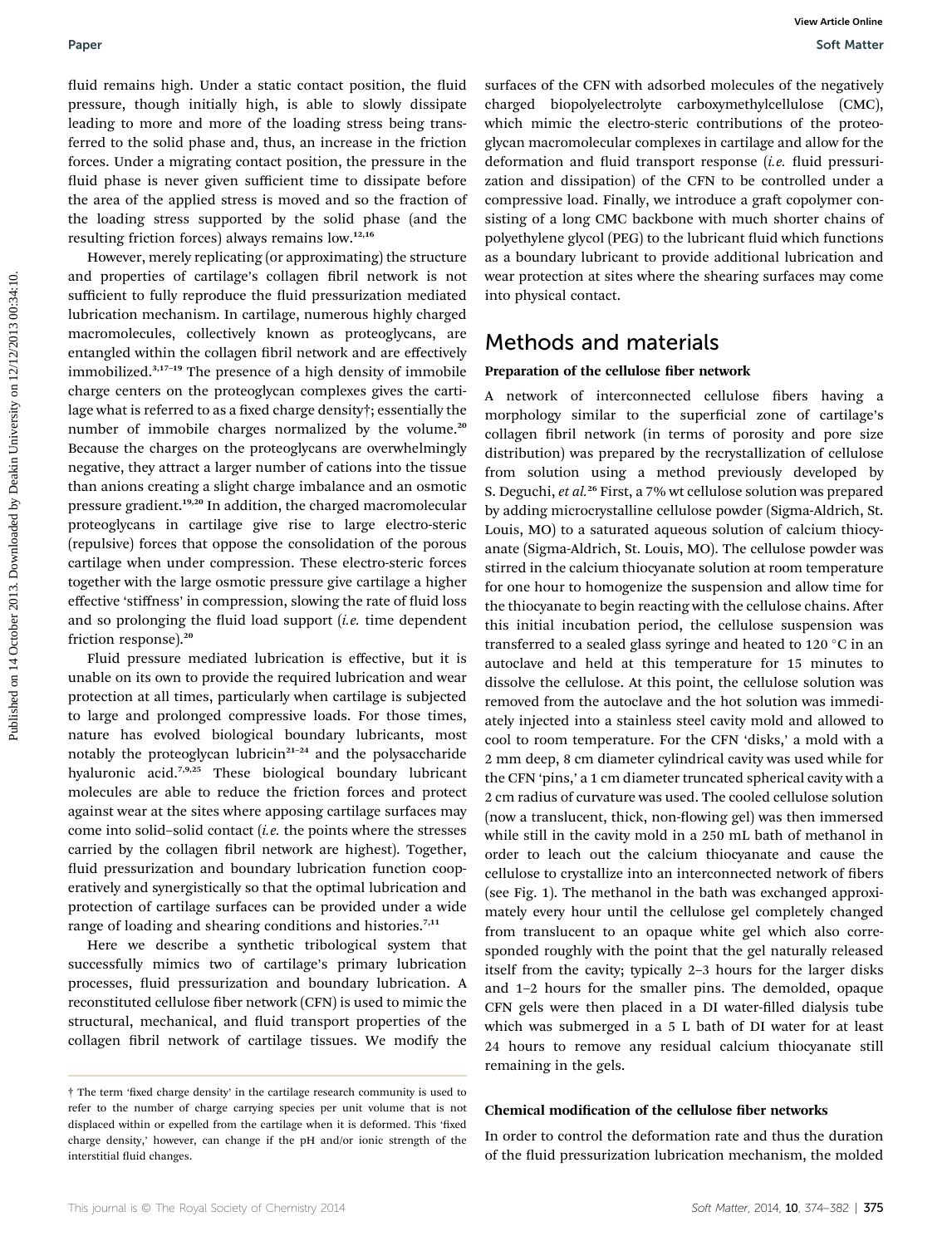

Fig. 1 SEM micrographs showing the CFN microstructure at (a) low and (b) high magnification. Samples were prepared by freeze drying in order to preserve the 'swollen' structure of the CNF and were coated with a roughly 30 nm thick conductive gold film for imaging.

CFN samples were modified by the physical adsorption of carboxymethylcellulose (CMC; Sigma-Aldrich, St. Louis, MO) polymer chains having an average molecular weight of 90 kDa. This modification was carried out by submerging the CFN samples into solution of CMC of different concentrations (from 0–2.5% wt) in phosphate buffer saline for 24 hours to allow sufficient time for the CMC to completely diffuse into the pore structure and equilibrium to be established. After the modification with adsorbed CMC, the modified CFN samples were soaked in excess PBS for approximately 1 hour in order to allow most of the unbound CMC molecules to diffuse out of the CFN.

#### Solid state NMR measurements

Solid state NMR was used to qualitatively assess  $(i.e.$  relative to one another) the amount of CMC that was effectively immobilized to the internal and external surfaces of the CFN during modification with solutions of different CMC concentration. Unmodified and CMC-modified CFN samples were prepared for the NMR measurements by first drying the samples in a vacuum oven at 50  $^{\circ}$ C and a pressure of  $-100$  kPa for 48 hours to remove the water from the samples. The dried samples were then ground to a fine powder using a mortar and pestle before packing into the NMR rotor for measurements. All the solid state NMR experiments were performed on a Bruker Avance III wide bore spectrometer operating at 1 h Larmor frequency of 300.13 MHz. A standard 4 mm HFX double resonance magic angle spinning (MAS) probe head was used for all the measurements. The MAS frequency of 10 kHz and 90° pulse

duration of 4 µs were used for the CP-MAS experiments. Typically 16k transients with recycle delay of 5 s were collected for each spectrum in order to get sufficient signal to noise ratio. All the measurements were performed at ambient temperature (298 K).

### Carboxymethylcellulose-poly(ethylene glycol) graft copolymer lubricant solution

Some experiments in this report were run using 1% wt solutions of a carboxymethylcellulose–polyethylene glycol (CMC–PEG) graft-copolymer, which functions as a boundary lubricant, dissolved in phosphate buffered saline (PBS; pH 7.4). This polymer was synthesized following a procedure described in ref. 27. The CMC–PEG consists of CMC backbone having an average  $M_w$  of 250 kDa which is decorated by numerous and much smaller PEG side-chains having an average  $M_w$  of 2 kDa giving the copolymer a 'bottle-brush' morphology. Approximately one in every 8.5 carboxyl monomer units has been modified with a grafted PEG chain leading to an average distance between grafted PEG chains of 6 nm. This polymer has previously been shown to provide effective boundary lubrication of nanofiber cellulose films, reducing the measured friction coefficient by as much as 88%.<sup>28</sup>

#### Friction measurements

Friction measurements were performed using a Nanovea pinon-disk tribometer (Nanovea, Irvine, CA). In this report, two different experimental configurations were used: a 2 cm radius of curvature CFN 'pin' against a 316 series stainless steel 'disk' (referred to in this report as the 'CFN pin geometry' which gives a static contact position) and a 6 mm diameter 100 CR6 High Chrome Steel 'pin' against a CFN 'disk' (referred to as the 'CFN disk geometry' which gives a migrating contact position). Friction measurements were performed over a range of dead weight loads from 1–4 N and at a relatively low shear rate of 50 mm  $min^{-1}$  (unless otherwise noted in the text) to avoid the possibility of entering a hydrodynamic lubrication regime which could complicate the analysis of the CFN gel's friction properties. The relevant experimental conditions under which specific friction measurements were collected are described in the figure legends for the corresponding data sets. Unfortunately, at the low loads and shear rate at which these measurements had to be run, very slight irregularities in the 'flatness' of the tribometer's rotation stage led to small periodic oscillations in the measured friction force on the order of  $\pm 0.15$  N being observed (see Fig. 6 below). Since these oscillations were completely correlated with the rotation angle of the rotation stage and did not change their periodicity when different loads were applied‡, it was concluded that they were the result of small irregularities in the rotational stage  $(i.e.$  deviations from true flatness). For this reason, the friction data presented in Fig. 2 and 4 has been 'smoothed' using an adjacent-averaging function. The averaging 'window' was set to the minimum number of data points

<sup>‡</sup> A change in the friction force oscillation frequency would be expected if, for instance, the oscillations in the measured forces were caused by a tribological phenomenon such as stick-slip sliding.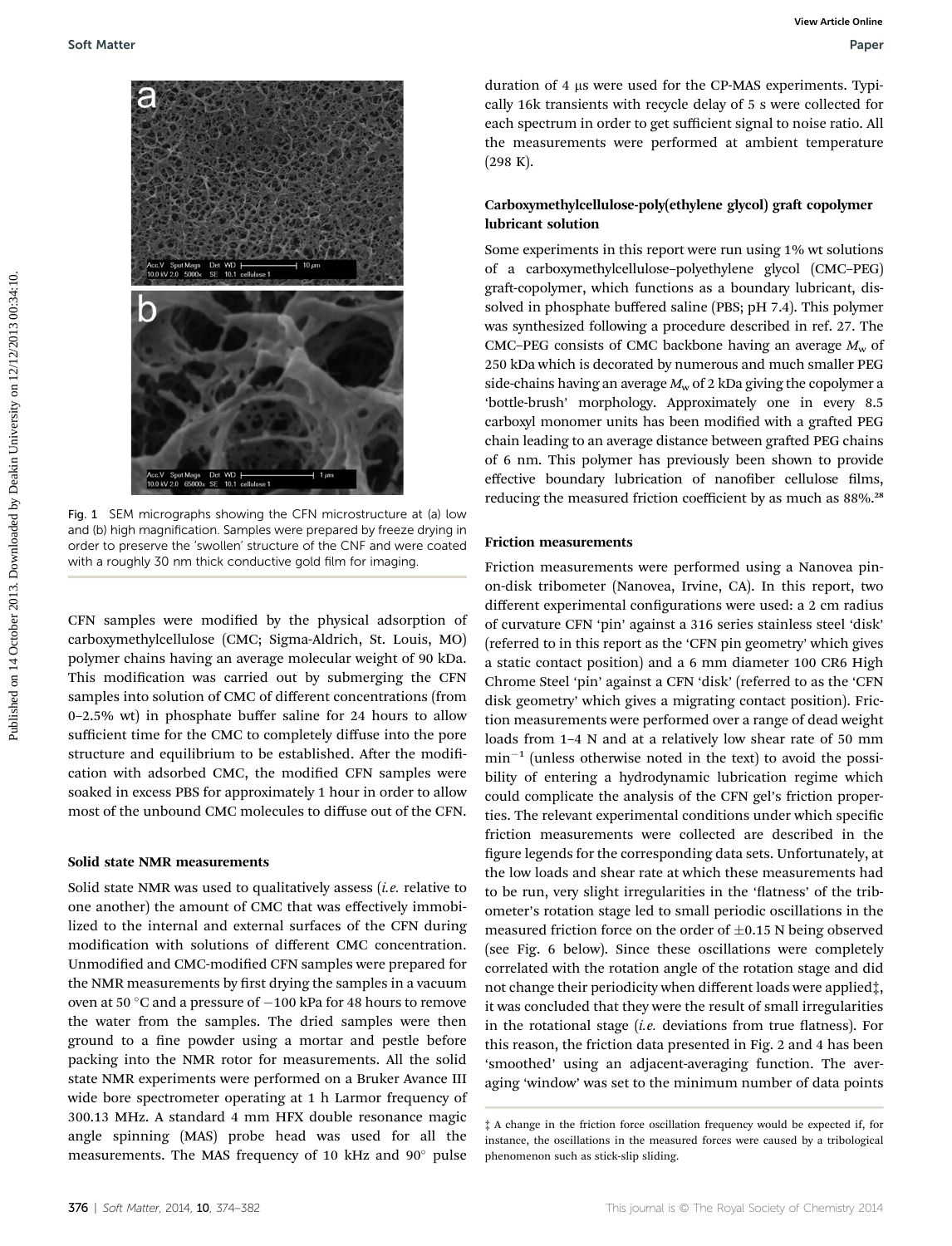

Fig. 2 The friction responses of the unmodified CFN measured in both the static contact position geometry, under a constant load of 4 N (minimum pressure  $\approx$  0.32 MPa), and migrating contact position geometry, under a constant load of 1 N (approximate pressure at center of contact  $\approx 0.30$  MPa) the equilibrium friction coefficient,  $\mu_{eq}$ , corresponds to the region of the time dependent friction response curve (static contact position) where the value of  $\mu$  settles into a constant value and no longer changes with time.

necessary to remove the majority of the oscillation noise. The adjacent-averaging was effective at removing the noise from the data without altering the overall shape of the friction curves. The main drawback of this method; however is the loss of information around the first and last 10-20 seconds of time dependent friction coefficient,  $\mu$ , and leads to a small error in the value of  $\mu$  near  $t = 0$  where the value of  $\mu$  changes most rapidly and in some cases a false upturn in apparent friction at the end of a run. The smoothing procedure used to remove the systemic oscillations in the measured  $\mu$ , however, did not significantly alter the general shape or trends of the dynamic, time-dependent friction response presented in this report.

#### Mechanical testing

The mechanical creep response of the CMC modified and unmodified CFN samples were performed using a TA instruments Q800 Dynamic Mechanical Analyser. The tests were performed on the molded CFN 'pin' samples described in the 'Preparation of the cellulose fiber network' subsection of the Methods and materials. The CFN pins were compressed between two parallel steel plates under an instantaneously applied loading force of 3 N and the distance between the two plates  $(i.e.$ the compressive deformation of the CFN) was monitored over time. All tests were performed in air and at ambient temperature.

#### Wear characterization

Wear of the CFN materials was imaged using white light interferometry in a Bruker GT-K1 optical profilometer at  $10\times$ magnification. The images of the surface topography were analyzed using the bundled Vision 64 software package.

## Results and discussion

In this report, a CFN which shares many of the same structural and physical properties of cartilage's collage fibril network was

used as the porous platform. SEM images showing the CFN's pore microstructure are provided in Fig. 1a and b. Visual inspection of the SEM micrographs in Fig. 1a and b shows that the porosity of the cellulose gel consists of a range of pore sizes varying roughly from  $1-2 \mu m$  to approximately 100 nm. Gravimetric analysis comparing the differences between the wet and dry masses showed that the mass fraction of water in the CFN to be approximately 0.89.

Cellulose shares much in common with the type II collagen. Like type II collagen, cellulose naturally crystallizes into fibers which bend easily under a compressive or bending stress yet can still support very large tensile stresses with very little elongation (it is this property that makes cellulose fibers such a useful material for ropes). Like cartilage, this allows fluid swollen networks of cellulose fibers to deform comparatively easily along the loading axis while at the same time resisting the orthogonal expansion of the network (i.e. a very low Poisson's ratio). The tensile stresses in the cellulose fiber network resist the lateral expansion of network under a compressive stress that would result in a volume conserving deformation response and, as a result, is able to maximize the pressure retained in the interstitial fluid. The Poisson ratio of the unmodified CFN material was found to be  $0.11 \pm 0.02$ . This value of the Poisson's ratio is less than the range of values typically reported for articular cartilage tissues (e.g.  $\sim$ 0.3–0.18).<sup>29,30</sup> The measurement of the Poisson ratio was performed by compressing a 6 mm diameter disk to 50% of its uncompressed thickness between parallel plates and measuring the change in the disk's diameter. Given the similarities in the physical properties and microstructures of the cellulose fiber network and cartilage's collagen fibril network, the interstitial fluid in the CFN is expected to develop, initially, a very high pressure upon loading (and thus a fluid pressurization lubrication response) similar to what is seen in articular cartilage when loaded and sheared. Puper<br>
Published on 14 October 2013. The control of the mathematics of the proposition of the proposition of the proposition of the mathematics of the mathematics of the mathematics of the mathematics of the mathematics o

The fluid pressurization lubrication mechanism of cartilage tissues is well known and has been the subject of significant experimental and theoretical research.<sup>10,12,14,20</sup> In order to verify whether or not the CFN gives rise to a fluid pressurization lubrication mechanism, it is necessary to test the friction response of the material in both a static and migrating contact position geometry under identical loading and shearing conditions (Fig. 2). Fig. 2 shows the friction responses of an unmodified cellulose gel pin against a steel disk  $(i.e.$  static contact position geometry) and a steel pin against a cellulose gel disk (i.e. migrating contact geometry) at a shear rate of 50  $mm min<sup>-1</sup>$  in PBS. The dead weight load was 4 N for the static contact position geometry (minimum loading pressure  $= 0.32$ MPa) and 1 N for the migrating contact position geometry approximate loading pressure at the center of contact  $= 0.30$ MPa; estimated using the Hertzian contact model for an elastic spherical indenter against a flat surface.<sup>31</sup> In the static contact position, a time dependent friction response similar to real articular cartilage tissues was observed; however, the time required to reach  $\mu_{eq}$  was much shorter than is typically observed in real cartilage under similar conditions.<sup>7,10,12</sup> While the CFN took roughly 5 min to reach a constant equilibrium friction coefficient of  $\mu_{\text{eq}} = 0.72$ , in real cartilage the time to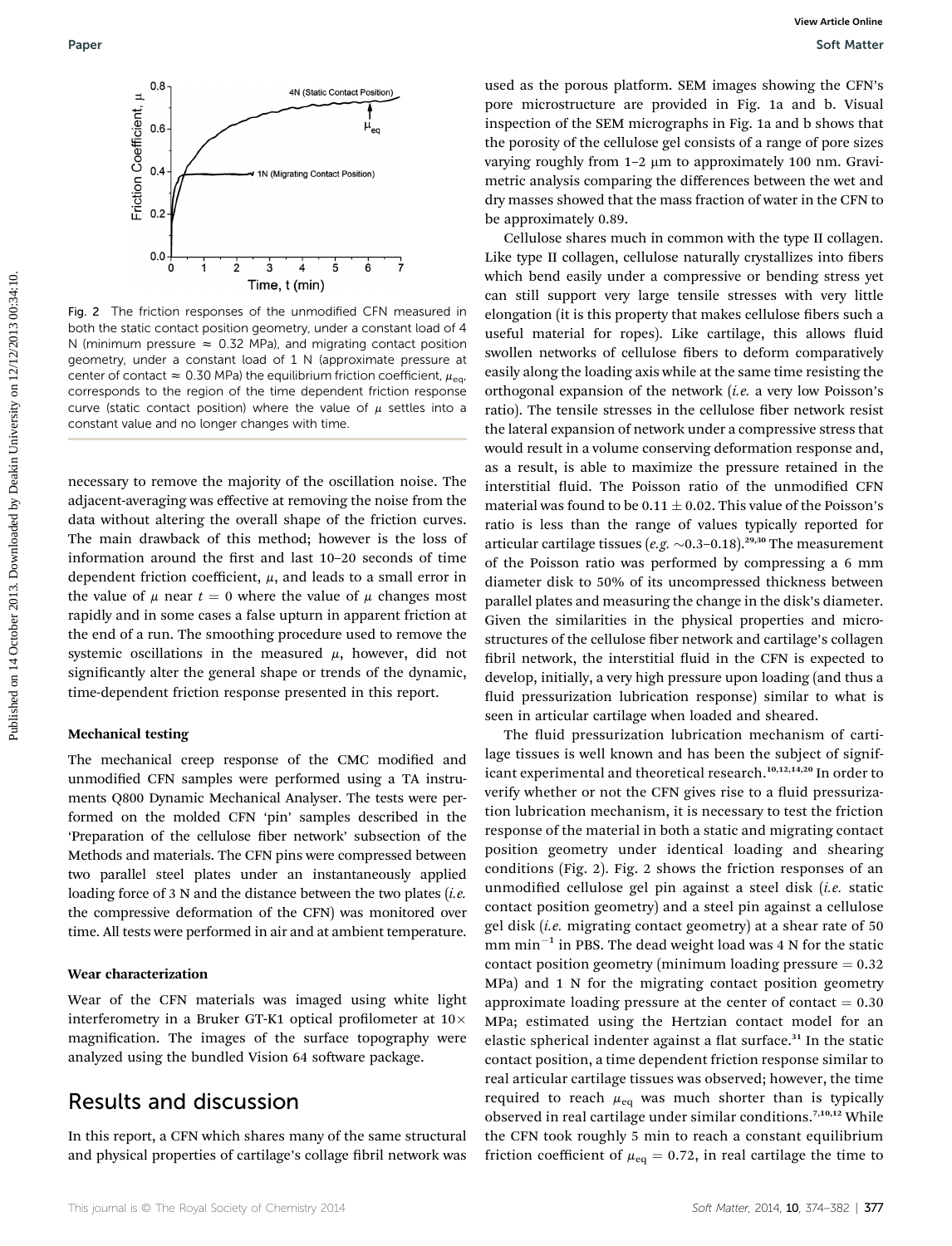reach  $\mu_{eq}$  (=0.15–0.25 under similar loading and shearing conditions) is typically on the order of  $30-45$  min.<sup>7,12</sup> In contrast, no time dependent friction response is observed in the migrating contact position geometry where the friction coefficient rapidly reaches a constant equilibrium of  $\mu_{\text{eq}} = 0.38$  in a few seconds and remains much lower than the equilibrium friction coefficient measured in the static contact geometry. This difference in the static and migrating contact position friction responses is qualitatively the same as cartilage and provides compelling evidence of the presence of a fluid pressurization lubrication mechanism at work in the unmodified CFN. However, the duration of the time dependent response and the ultimate value of  $\mu_{eq}$ needs to be considerably lengthened and reduced respectively before truly capturing the frictional properties of real cartilage tissue.

In order to fully reproduce the time dependent friction response of cartilage in the cellulose fiber networks, it is necessary to replicate in the cellulose system two critical aspects of the cartilage lubrication system: (1) the immobilization of a highly charged polyelectrolyte within the porous network to create a fixed charge density and electro-steric repulsive forces required to control the deformation and swelling responses and, (2) a boundary lubricating molecule (similar to lubricin protein) to reduce the friction forces and wear at points of solid– solid contact.

The cellulose fiber networks were given a fixed charge density by modifying the surfaces of the CFN with physically adsorbed layers of CMC from PBS solutions with different concentrations between 0.75% wt to 2.5% wt (see Materials and methods). To provide the system with boundary lubrication, a carboxymethylcellulose-polyethylene graft copolymer (CMC-PEG; described in the Materials and methods section) was synthesized and added to the PBS lubricant fluid at a

concentration of 1% wt. A schematic of the modified cellulose lubrication system is shown in Fig. 3a.

While quantifying the total amount of CMC immobilized at the surfaces of the CFN is difficult due to the similarity in the molecular and chemical structure of CMC and cellulose,  $^{13}$ C NMR spectroscopy enables the relative concentrations of immobilized CMC to be ascertained. Fig. 3b shows the  $^{13}$ C NMR spectra collected for the various CMC modified CFNs while the integrated areas of the  $C=O$  peak (a unique functional group located only on molecules of CMC and located at a chemical shift of  $\sim$ 178 ppm) are provided in Table 1. The NMR spectra in Fig. 3b indicates clearly that the modification of the CFNs in the solutions of CMC leads to the adsorption and effective immobilization of CMC molecules and that the intensity of the  $C=O$ peak detected increases with the concentration of CMC in the solution. Integration of the  $C=O$  peak area (relative to the total area of the NMR signal) is given in Table 1 and provides a convenient means in which to compare, qualitatively, the relative amount of CMC immobilized within the different CFN samples. And since all the  $C=O$  groups in the CMC molecule are associated with the carboxylic acid functional groups which Soft Matter<br>
reach  $\mu_{\rm eq}$  (=0.15-0.25 under similar bading and shearing concuration of 1% w.f. Achematic of the modified cellules<br>
contribute the property where the orientation systems in Fig. and contribute the conten

Table 1 The integrated area of the  $C=O$  peak in the CP-MAS solid state NMR spectra (shown in Fig. 3b) collected for the CFN samples modified with PBS solutions having different concentrations of CMC. The integrated area provided is expressed as the integrated area of  $C=$ O peak relative to the total integrated area of the overall NMR signal

| Sample       | Integrated area<br>of $C=O$ peak |
|--------------|----------------------------------|
| $0\%$ CMC    | $\approx 0$                      |
| $0.75\%$ CMC | $\approx$ 1/531                  |
| 1.25% CMC    | 1/385                            |
| 2.5% CMC     | 1/133                            |



Fig. 3 (a) Schematic illustration of the modified CFN. The internal surfaces of the CFN are chemically modified by a physically adsorbed layer of CMC molecules to create a fixed charge density in the material and an osmotic pressure gradient (with the fluid reservoir) which, together with electrostatic and steric repulsive forces produced by the adsorbed CMC molecules, controls the deformation rate of the CFN under compression. In certain measurements, a CMC-peg graft copolymer is added to the lubricating fluid (PBS) which functions as a boundary lubricant that lowers friction forces and wear at points of physical contact between the CFN (shearing) surface and the surface of the stainless steel testing disk. (b) The cp-mas solid state NMR spectra collected for the CFN samples modified with PBS solutions having different concentrations of CMC. The peak at  $\sim$ 178 ppm corresponds to the chemical shift of the C=O groups in the CMC molecules which provides a means to qualitatively assess the relative amounts of CMC immobilized to the CFNs (i.e. the integrated peak area given in Table 1) after being modified with CMC solutions of increasing concentration.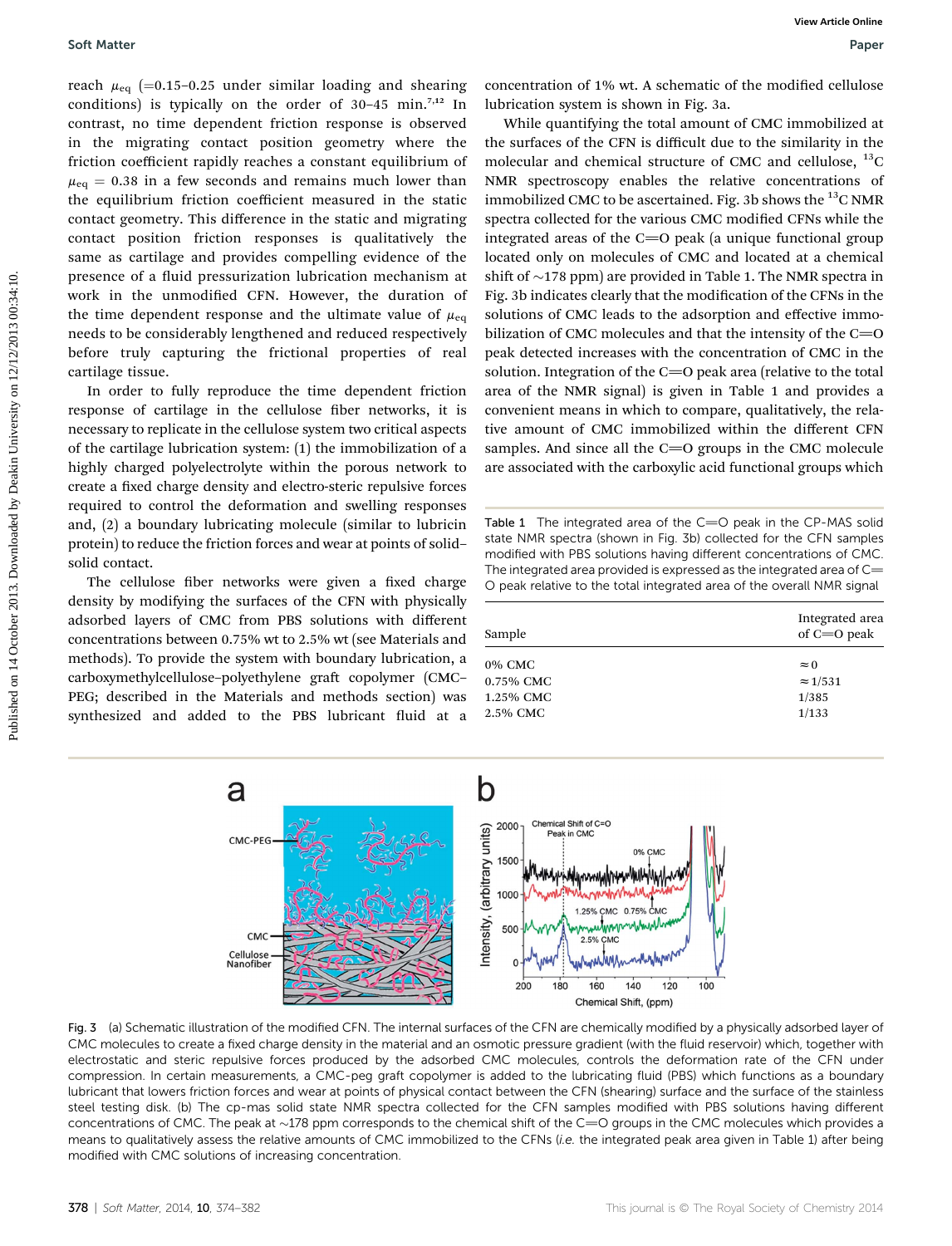are the sole charge carrying species, the integrated area is also proportional to the fixed charge density in the modified CFNs (assuming that the dissociation constant of the CMC in each sample is the same). As seen in Table 1, the amount of CMC immobilized to (and the fixed charge density of) the CFN modified with the 2.5% wt solution of CMC is approximately 2.9 and 4.0 times higher than the CFNs modified with the 1.25% wt and 0.75% wt CMC solutions respectively.

The time dependent friction responses of the CMC modified cellulose fiber networks, shown in Fig. 4, were measured in a static contact position geometry under a 3 N static load and shear rate of 50 mm  $min^{-1}$ . Friction measurements were conducted on the CMC modified CFN using both pure PBS and a 1% wt solution (in PBS) of the CMC–PEG boundary lubricant. While the addition of the CMC–PEG to the PBS caused the viscosity of the fluid to increase modestly, this difference in viscosity will have no significant impact due to the very low shear rates used that keeps the system in a load controlled friction regime where hydrodynamic processes (i.e. fluid viscosity and shear rate) have no influence on the friction forces measured. First, looking at the friction responses of the CMC



Fig. 4 Plot of the time dependent friction responses (a) and time dependent deformation response (b) of different CFN modified with increasing amounts of physically adsorbed CMC. The friction responses shown in (a) were measured using both PBS (solid lines) and 1% wt CMC-PEG in PBS (dotted lines) as the lubricant fluid. All measurements were conducted in the static contact position geometry under a constant load force of 3 N (minimum pressure  $\approx 0.24$ MPa) and at a shear rate of 50 mm min<sup>-1</sup>. For comparison, the time dependent friction response of real cartilage measured in a surface forces apparatus under similar loading pressures and previously reported in ref. 4 has also been plotted. The mechanical responses shown in (b) were all measured under a static, instantaneously applied load of 3 N.

modified CFN measured in pure PBS (solid lines), it is clear that as the level of CMC immobilized to the CFN (i.e. the fixed charge density) increases, the time required to reach a constant equilibrium friction coefficient  $\mu_{\text{eq}}$  increases from roughly 4 minutes (for 0% CMC) to approximately 35 minutes (for 2.5% CMC) and the value of  $\mu_{eq}$  decreases modestly from  $\mu_{eq} \approx 0.6$  to  $\mu_{eq} \approx 0.45$ . Although the friction response time of 35 minutes observed in the 2.5% CMC sample is approximately equal to that observed in real cartilage tissues under similar loading and shearing conditions, $7,12$  it is a bit misleading for the following reason. While increasing the amount of CMC adsorbed to the CNF surfaces increased the observed time to reach  $\mu_{eq}$ , it also led to a significant amount of visible wear in all the CMC modified CFN samples which could possibly be caused by some adhesive interactions between the adsorbed CMC layer and the stainless steel disk. The time dependent friction response observed thus reflects both the changing friction forces due to the fluid pressurization lubrication mechanism and the wear process which changes the structure and topography of the CFN surface. **Puper**<br> **Sate Most and the same of the same of the same of the same of the same of the same of the same of the same of the same of the same of the same of the same of the same of the same of the same of the same of the s** 

Evidence of wear appeared in the form of visible 'wear tracks' in the sheared regions of the CMC modified CFN surfaces tested using PBS as the lubricant fluid shown in Fig. 4a. In addition, a significant amount of micron sized 'wear debris' also was visible in the lubricant fluid when viewed using optical microscopy. A more detailed characterization of the changes in the surface topography due to wear in a 2.5% CMC modified CFN pin was made using an optical profilometer. As seen in Fig. 5, shearing the CMC modified CFN is PBS without the CMC–PEG lubricant present resulted in a change in the surface from initially relatively smooth (Fig. 5 a and a') to being significantly rougher (Fig. 5b and b'). This roughening of the surface coincided with the appearance of relatively large parallel channels, microns wide and deep, oriented along the shearing axis. In contrast, the addition of the CMC–PEG boundary lubricant to the PBS lubricant fluid eliminated the vast majority of wear in the CFN surface (Fig. 5c and  $c'$ ). Although numerous parallel groves oriented along the shearing axis do become visible in the pro filometry data, these groves are significantly smaller and shallower than those seen in Fig. 5b and b'. Visual inspection of the lubricant fluid using optical microscopy also did not reveal the presence of any wear debris.

Because of the adhesion and significant wear occurring at the CMC modified CNF surfaces in the pure PBS lubricant, the duration of the time dependent friction response does not accurately reflect the friction response attributed solely to the action of fluid pressurization. However, the addition of the CMC–PEG boundary lubricant to the PBS eliminated the adhesion and significantly reduced the wear in the system, allowing the true friction response of the CMC modified CFN due to the fluid pressurization lubrication mechanism to be seen unobscured. As is seen in Fig. 4a, increasing the amount of CMC immobilized in the CFN  $(i.e.$  the fixed charge density) still leads to a signicant prolongation of the time dependent friction response in the samples after the CMC-PEG boundary lubricant was added to the PBS fluid. This increases incrementally from roughly 2 minutes to reach  $\mu_{eq}$  in the 0% CMC sample to roughly 12 min in the 2.5% CMC sample.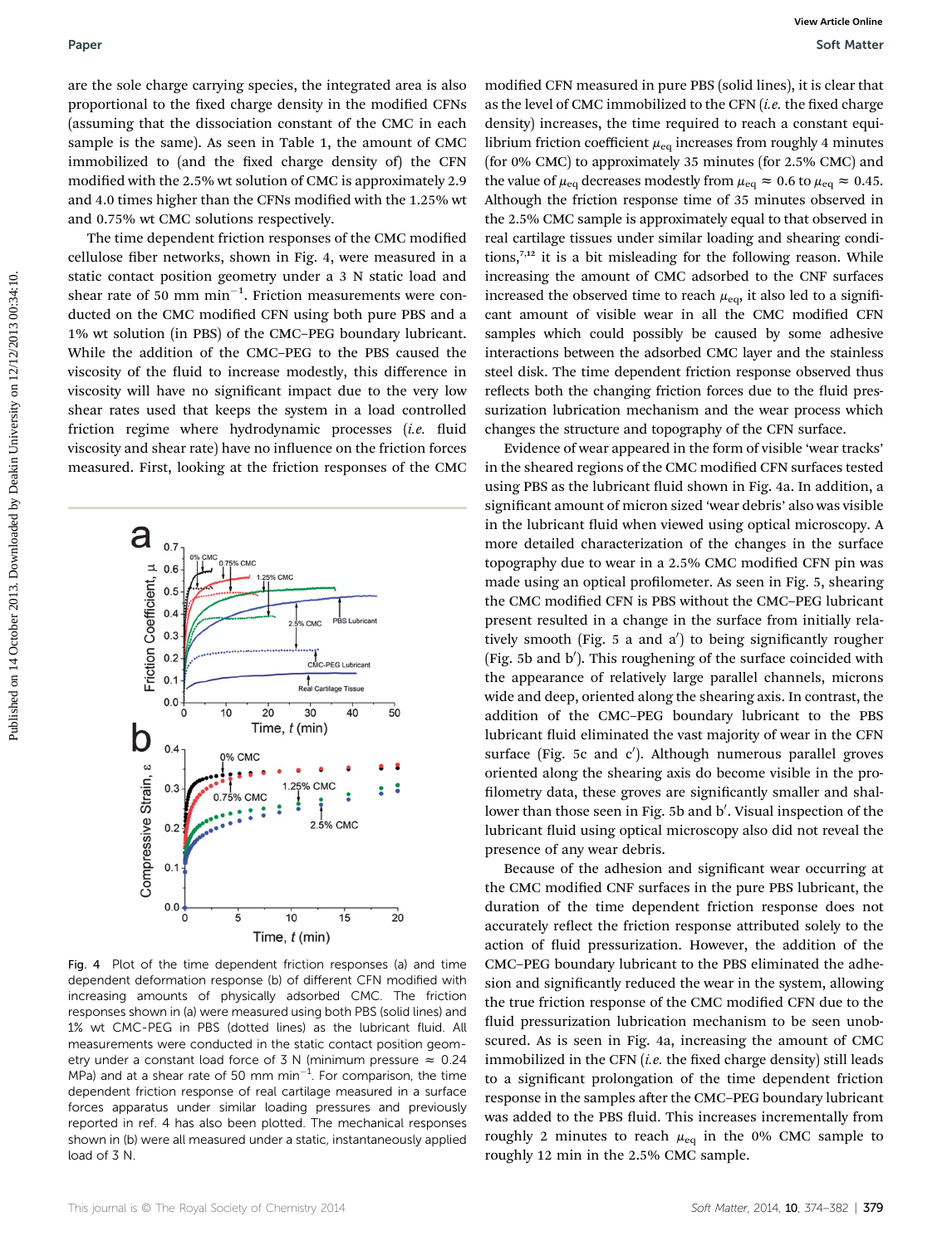

Fig. 5 Optical profilometry images showing the 2d (a-c) and 3d (a'-c') surface topography of CFN pins modified with a 2.5% CMC solution measured before shearing (a and a'), after 1 h of shearing in PBS lubricant (b and b'), and after 1 h of shearing in PBS containing 1% wt CMC—PEG boundary lubricant. Shearing was performed at a shear rate of 50 mm min<sup>-1</sup> against a stainless steel disk under a constant load of 3 N.

Measurement of the mechanical creep response of the modified and unmodified CFN materials under a constant load force of 3 N (see Fig. 4b) shows that increasing the amount of CMC bound to the CFN also leads to a significant prolongment of the deformation time and slowing of the observed deformation rate. Comparing the mechanical responses of the various CMC modified and unmodified CFN samples with the observed friction responses (with the CMC–PEG boundary lubricant) indicates that the observed time dependent change in the friction coefficient is strongly correlated with the mechanical deformation of the material  $(i.e.$  the dissipation of fluid pressure via flow). Such a strong correlation between the mechanical and friction response is a central feature of the fluid pressurization lubrication mechanism and indicates that as the fixed charge density (amount of immobilized CMC) in the CFN increases the material becomes effectively stiffer and better able to retain interstitial water and more slowly dissipate fluid pressure.

In addition to increasing the duration of the fluid pressurization lubrication mechanism, the addition of the CMC–PEG boundary lubricant also led to a signicant decrease in the overall friction coefficient (forces) over the duration of the time dependent friction response and particularly the value of  $\mu_{\text{eq}}$  for the all the tested samples. The decrease in  $\mu_{eq}$  was most significant at higher CMC concentrations. This correlation between the reduction in friction coefficient and the amount of CMC adsorption indicates that the ability of the CMC–PEG to provide boundary lubrication (at least in this system) results largely from the formation of entanglements between the CMC– PEG and the adsorbed CMC layers rather than through direct

physical bond formation between the cellulose and the CMC backbone of the CMC–PEG molecule. In the absence of CMC the reduction in  $\mu_{eq}$  is considerably less.

For comparison, the time dependent friction response of real cartilage measured in a surface forces apparatus under similar loading pressures and previously reported in ref. 7 has also been plotted in Fig. 4. While the surface forces apparatus measurements were conducted using PBS as the lubricant fluid, the surfaces of the cartilage used in this measurement still retained a layer of physically adsorbed lubricin protein and mechanically immobilized, partially entangled hyaluronic acid which function as boundary lubricants similar to the CMC–PEG. We were able to reproduce a time dependent friction response in the CFN modified with a 2.5% wt CMC solution in the CMC-PEG lubricant fluid that was roughly 1/3 the duration of real cartilage tissue and achieve an equilibrium friction coefficient that was twice as large as the real cartilage (but still within the range of values that have been reported for cartilage in other research reports<sup>7,10,12</sup>).

Although a time dependent friction response in a static contact position geometry is one of the defining characteristics of the fluid pressurization lubrication mechanism, this type of lubrication is designed to function and indeed is most effective in systems where the contact position migrates. In real articular joints, where apposing surfaces move across one another via a combination of rolling and sliding that insures that regions of surfaces in actual contact constantly change, the effective friction coefficient is typically found to be between  $\mu = 0.04$ –0.005 (depending upon the loading and shearing velocities used in the measurement).<sup>32</sup> If the CMC modified CFN material is truly mimicking the fluid pressurization lubrication mechanism of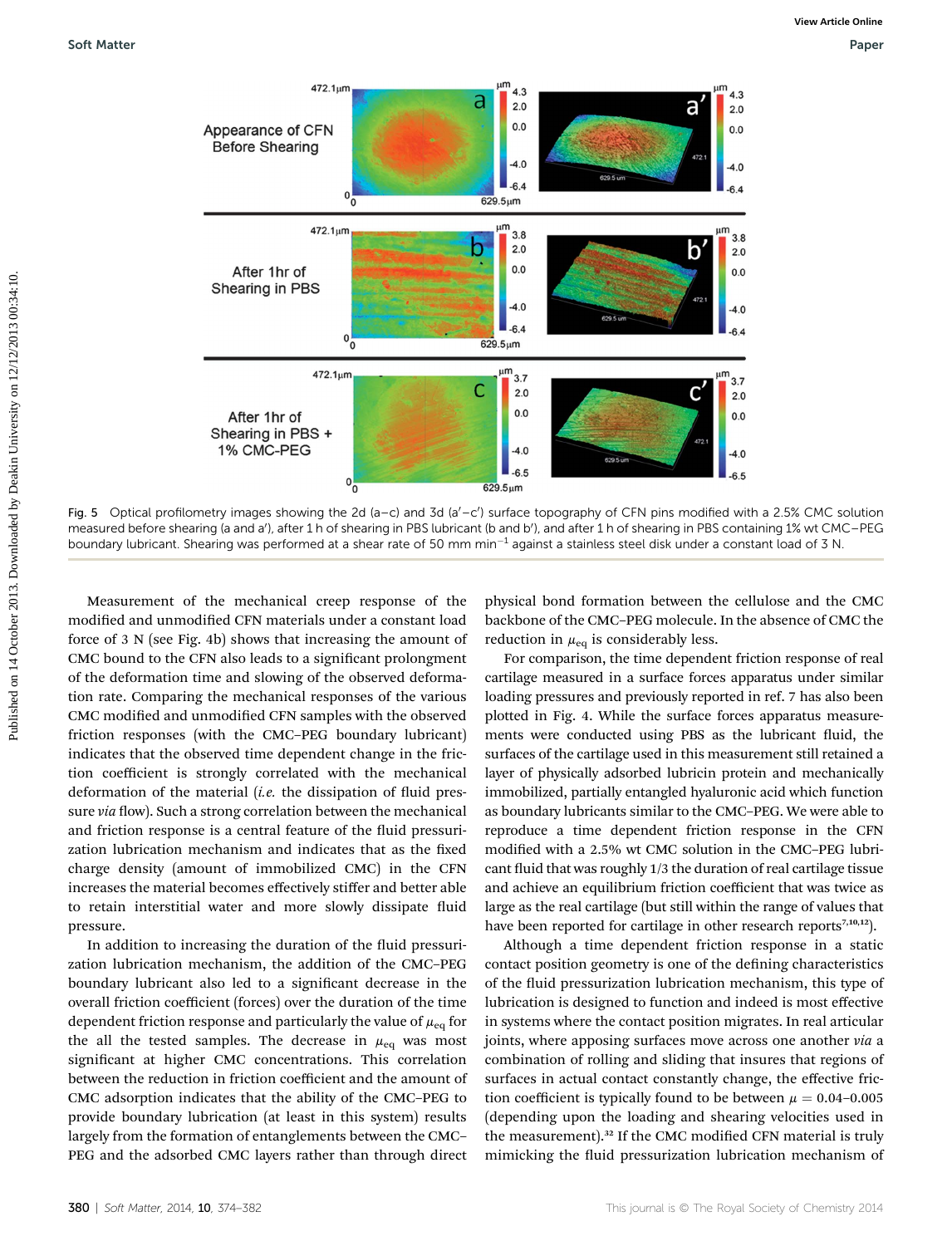cartilage, then it too should be expected to exhibit a very low effective friction coefficient in a migrating contact position geometry.

Fig. 6 shows the friction response in a migrating contact position geometry of a CFN disk (against a stainless steel pin) that was modified by immersion in a 2.5% wt solution of CMC with a 1% wt solution of CMC–PEG boundary lubricant in PBS under a constant load of 1 N (estimated peak loading stress  $=$ 0.30 MPa). As is seen in Fig. 6, the observed friction coefficient rises quickly and settles into a stable equilibrium value in just a few tens of seconds as opposed to tens of minutes observed in the static contact position geometry (see Fig. 4) under similar loading pressures. In addition, in the migrating contact position geometry, the stable value of the friction coefficient was also found to be strongly dependent upon the shearing velocity, decreasing from a relatively high value of  $\mu \approx 0.18$  to a much lower value of  $\mu \approx 0.08$  when the shear velocity was increased from 50 to 300 mm  $min^{-1}$  (which is still much too slow for hydrodynamic lubrication processes to be significant). A shear velocity dependence is an expected consequence of the fluid pressurization lubrication mechanism.<sup>12</sup> Because the reduction in the effective friction force of the CFN is proportional to the interstitial fluid pressure, as the shear velocity  $(i.e.$  the contact position migration rate) increases the amount of time that a position of the CFN surface is subjected to the compressive load decreases. Consequently, the reduced loading time before the contact position migrates to a new, previously uncompressed position also decreases the amount of time that the fluid pressure under the loaded position is able to dissipate via flow. Consequently, the magnitude of the fluid pressure and the fraction of the loading stress carried by the fluid phase remains higher as the migration/shearing speed becomes faster resulting in a lower realized friction force. Even at a relatively slow shearing velocity of 300 mm  $min^{-1}$ , a very low friction coefficient of  $\mu \approx 0.08$  is measured. However, despite being quite low, the friction coefficient of the modified CFN is still higher than the ultra-low values reported for articular cartilages (e.g.  $\mu$  $\approx$  0.04–0.005),<sup>32</sup> and most likely reflects, first, the superior ability of cartilage to retain and more slowly dissipate the Paper<br>
Paper we were contributed by controlled by controlled by the published on 14 October 2013. The published on 14 October 2013. Downloaded by Controlled Dealer the controlled Dealer Controlled Dealer Controlled Dealer



Fig. 6 Effect of shearing velocity on the friction response of a CFN disk modified with a 2.5% CMC solution against a stainless steel 'pin' (i.e. in a migrating contact position geometry) using a 1% wt CMC-PEG in PBS lubricant solution. All the measurements were performed using a static load of 1 N (approximate pressure at the center of contact  $\approx$ 0.3 MPa).

interstitial fluid pressure under compressive loading compared to the modified CFN (as seen in cartilage's much slower time dependent friction response in Fig. 4) and, second, that lubricin protein and hyaluronic acid bound to cartilage's surfaces most likely provide more effective boundary lubrication compared to the CMC–PEG polymer.

## **Conclusions**

We demonstrate that the complex, multi-modal lubrication system of cartilage that is central to its superior abilities to resist wear and damage can be partially mimicked (and controlled) in a synthetic system so long as three key features of the articular cartilage system are duplicated:

(1) At the core of the system, there needs to be a solid deformable network consisting of highly interconnected, submicron sized pores. The network must have a low permeability so that the flow of interstitial fluid is inhibited which allows the fluid to develop a very high pressure when subjected to a compressive load and to retain a high fluid pressure over an extended period of time by greatly restricting the flow of interstitial fluid within the network. The pressurized interstitial fluid supports the majority of the compressive load and the gradual dissipation of fluid pressure dampens impact shocks (rapid changes in the load). Gradients in the fluid pressure direct the flow of fluid within the porous platform critical to the fluid pressurization lubrication mechanism.

(2) Within the solid porous network, there needs to be a high concentration of immobilized, highly charged macromolecules. These highly charged macromolecules give rise to electro-steric repulsive forces that resist the consolidation of the network in compression and thus retard the rate of deformation  $(i.e.$  the dissipation of the fluid pressure). In addition, these large, immobilized charged molecules provide the solid network with a fixed charge density (*i.e.* a concentration of immobile charge centers) that gives rise to a large osmotic pressure gradient in the compressed network that enhances its effective stiffness and retention of interstitial fluid pressure. By varying the concentration of bound CMC in the CFN, it is possible to control the deformation/fluid pressure dissipation rate.

(3) A suitable boundary lubricant molecule capable of binding strongly to the surface must be present. Boundary lubrication is necessary to prevent the shearing surfaces from coming into solid–solid contact when shear rates are too low and/or loading intervals too long for the fluid pressurization lubrication mechanism to provide effective protection against wear by supporting the majority of the compressive loading stress.

We have incorporated these three key design features into a single, purely synthetic material to create a cartilage mimetic tribological system that combines the ability to reduce friction forces through the pressurization of interstitial fluid with the action of a boundary lubricating molecule that further reduces the friction forces where solid–solid contacts between surfaces may form. Together, the action of the fluid pressurization and boundary lubrication mechanisms work synergistically to allow the mimetic tribological system to protect itself from wear and